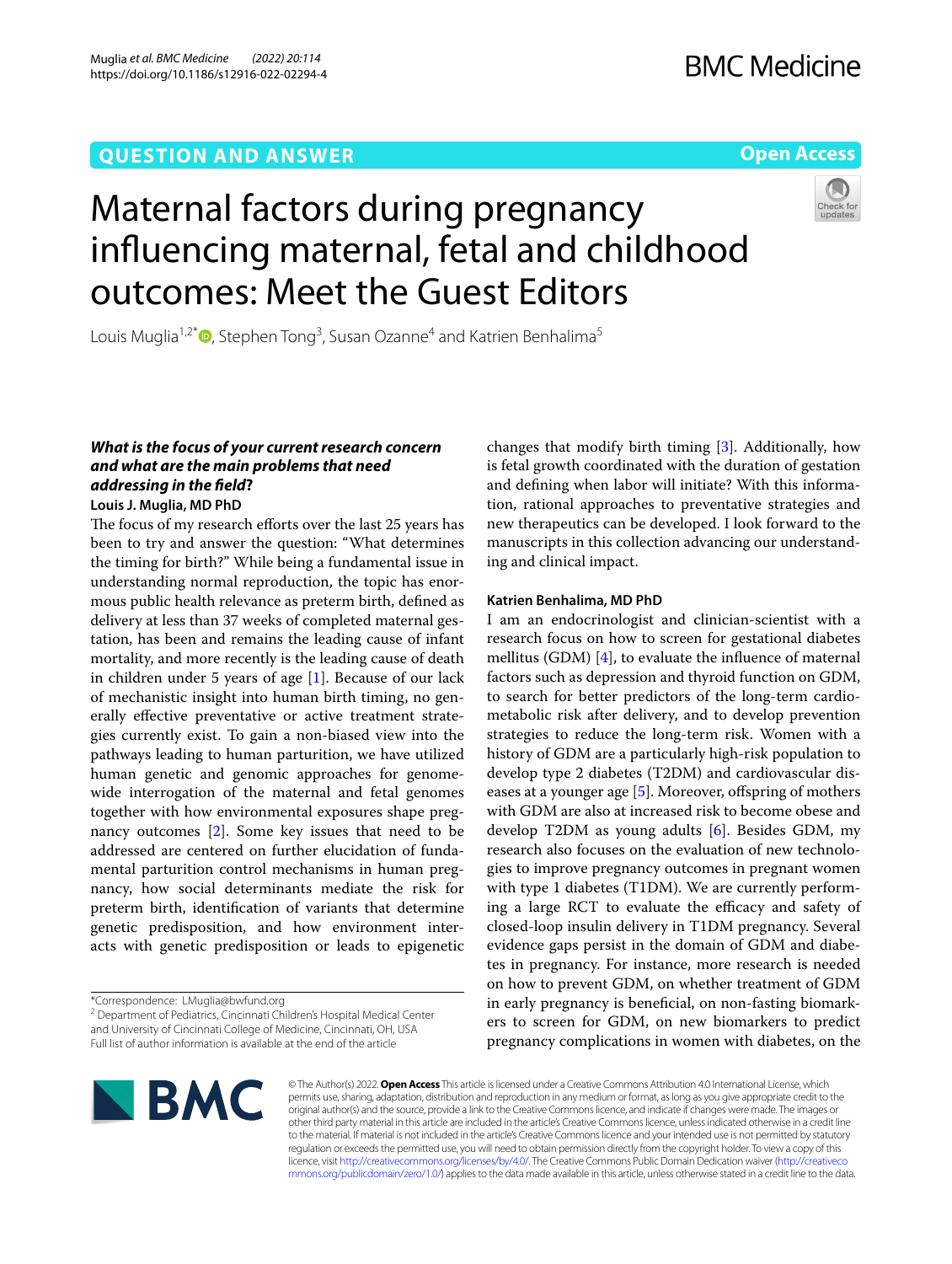use of new technologies to manage diabetes in pregnancy and on how to reduce the long-term metabolic risk in mothers and ofspring with a history of GDM or diabetes. I hope to welcome many manuscripts in this collection focusing on the impact of GDM or diabetes on pregnancy outcomes and/or long-term postpartum metabolic risks.

## **Susan Ozanne, BSc (Hons) PhD**

I am a basic scientist who has worked in the feld, now called the Developmental Origins of Health and Disease for over 25 years. Specifcally, my research focusses on understanding the mechanisms by which suboptimal exposures during fetal life impact on our long-term risk of poor cardio-metabolic health, including increased risk of type 2 diabetes, cardiovascular disease, and obesity [[7,](#page-1-6) [8\]](#page-1-7). My work has therefore incorporated studies at the physiological, cellular, and epigenetic level in both model systems and in humans. I passionately believe that by understanding the mechanisms by which such "programming" occurs, we gain insight into what may be the best interventions to improve the short- and long- term health of both the mother and child. I have addressed this in the context of both maternal undernutrition as well as maternal over-nutrition, with my most recent studies focusing on the efects of maternal obesity and gestational diabetes during pregnancy. This is an area of particular concern with over half of women in many populations now either overweight or obese when entering pregnancy and one in seven pregnancies globally afected by gestational diabetes. It is therefore critical that we act now to reduce/prevent transmission of poor cardio-metabolic health from mother to child. I look forward to this collection receiving many manuscripts on this topic which both advance our mechanistic understanding and lead to the identifcation of rationale intervention strategies with the potential to improve the health of at least two generations.

# **Stephen Tong, MBBS PhD**

I am a clinician-scientist (specialist obstetrician) with a keen focus on translational research—developing diagnostics and treatments for major pregnancy complications. One of my early concepts developed in the laboratory a decade ago is a new drug treatment for ectopic pregnancy. The idea has survived three early phase clinical trials and is just completing recruitment in a large multi-centre trial in the UK (GEM III trial). Over the past 8 years, my team established a drug screening pipeline to find drugs for preeclampsia  $[9]$  $[9]$  $[9]$ . This pipeline begins with laboratory evaluation of drug candidates where the most promising ones are put to the test in randomised clinical trials in South Africa (we have fnished two trials, found metformin as a promising treatment, and planning the next trial  $[10]$  $[10]$ ). I co-lead research to develop a diagnostic test to help women avoid stillbirth, and I lead a dynamic team using big data to explore the safety of common obstetric interventions and drugs given during pregnancy.

I am honored to work with three stellar guest editors on an exciting theme that resonates with me—maternal influences on fetal outcomes. The mother's influence on the health of the pregnancies is all-pervading. To cite one example of many, the health of mum's blood vessels as she enters pregnancy heavily dictates whether she will develop preeclampsia, a condition which risks' fetal health. I am thrilled *BMC Medicine* has initiated this special issue which refects the journal's interest to publish papers from my feld of obstetrics.

#### **Author details**

<sup>1</sup> Burroughs Wellcome Fund, Research Triangle Park, NC, USA. <sup>2</sup> Department of Pediatrics, Cincinnati Children's Hospital Medical Center and University of Cincinnati College of Medicine, Cincinnati, OH, USA.<sup>3</sup> Department of Obstetrics and Gynaecology, University of Melbourne and Mercy Perinatal, Mercy Hospital for Women, Melbourne, Australia. <sup>4</sup>Wellcome-MRC Institute of Metabolic Science and Medical Research Council Metabolic Diseases Unit, University of Cambridge, Addenbrooke's Hospital, Cambridge, UK. <sup>5</sup>Department of Endocrinology, University Hospital Gasthuisberg, KU Leuven, Herestraat 49, 3000 Leuven, Belgium.

# Received: 9 February 2022 Accepted: 9 February 2022<br>Published online: 10 March 2022

#### **References**

- <span id="page-1-0"></span>1. Liu L, Oza S, Hogan D, Perin J, Rudan I, Lawn JE, et al. Global, regional, and national causes of child mortality in 2000-13, with projections to inform post-2015 priorities: an updated systematic analysis. Lancet. 2014.
- <span id="page-1-1"></span>2. Zhang G, Srivastava A, Bacelis J, Juodakis J, Jacobsson B, Muglia LJ. Genetic studies of gestational duration and preterm birth. Best Pract Res Clin Obstet Gynaecol. 2018;52:33-47.
- <span id="page-1-2"></span>3. Sadovsky Y, Mesiano S, Burton GJ, Lampl M, Murray JC, Freathy RM, et al. Advancing human health in the decade ahead: pregnancy as a key window for discovery: A Burroughs Wellcome Fund Pregnancy Think Tank. Am J Obstet Gynecol. 2020;223(3):312-21.
- <span id="page-1-3"></span>4. Benhalima K, Van Crombrugge P, Moyson C, et al. Sensitivity and specifcity of the glucose challenge test in a universal two-step screening strategy for gestational diabetes mellitus using the 2013 World Health Organization criteria. Diabetes Care. 2018;41(7):e111-e112. [https://doi.](https://doi.org/10.2337/dc18-0556) [org/10.2337/dc18-0556](https://doi.org/10.2337/dc18-0556).
- <span id="page-1-4"></span>5. Benhalima K, Lens K, Bosteels J, Mathieu C. The risk for glucose intolerance after gestational diabetes mellitus since the introduction of the IADPSG criteria: a systematic review and meta-analysis. J Clin Med. 2019;8:1431. [https://doi.org/10.3390/jcm8091431.](https://doi.org/10.3390/jcm8091431)
- <span id="page-1-5"></span>6. Nijs H, Benhalima K. Gestational diabetes mellitus and the long-term risk for glucose intolerance and overweight in the ofspring. J Clin Med. 2020;9:599. <https://doi.org/10.3390/jcm9020599>.
- <span id="page-1-6"></span>7. Tarry-Adkins JL, Aiken CE, Ozanne SE. Neonatal, infant and childhood growth following metformin versus insulin treatment for gestational diabetes: a systematic review and meta-analysis. PLoS Med. 2019;16(8):e1002848.
- <span id="page-1-7"></span>8. Beeson JH, Blackmore HL, Carr SK, Dearden L, Duque-Guimarães DE, Kusinski LC, Pantaleão LC, Pinnock AG, Aiken CE, Giussani DA, Fernandez-Twinn DS, Ozanne SE. Maternal exercise intervention in obese pregnancy improves the cardiovascular health of the adult male ofspring. Mol Metab. 2018;16:35-44.
- <span id="page-1-8"></span>9. Tong S, Kaitu'u-Lino TJ, Hastie R, Brownfoot F, Cluver C, Hannan N. Pravastatin, proton-pump inhibitors, metformin, micronutrient and biologics: